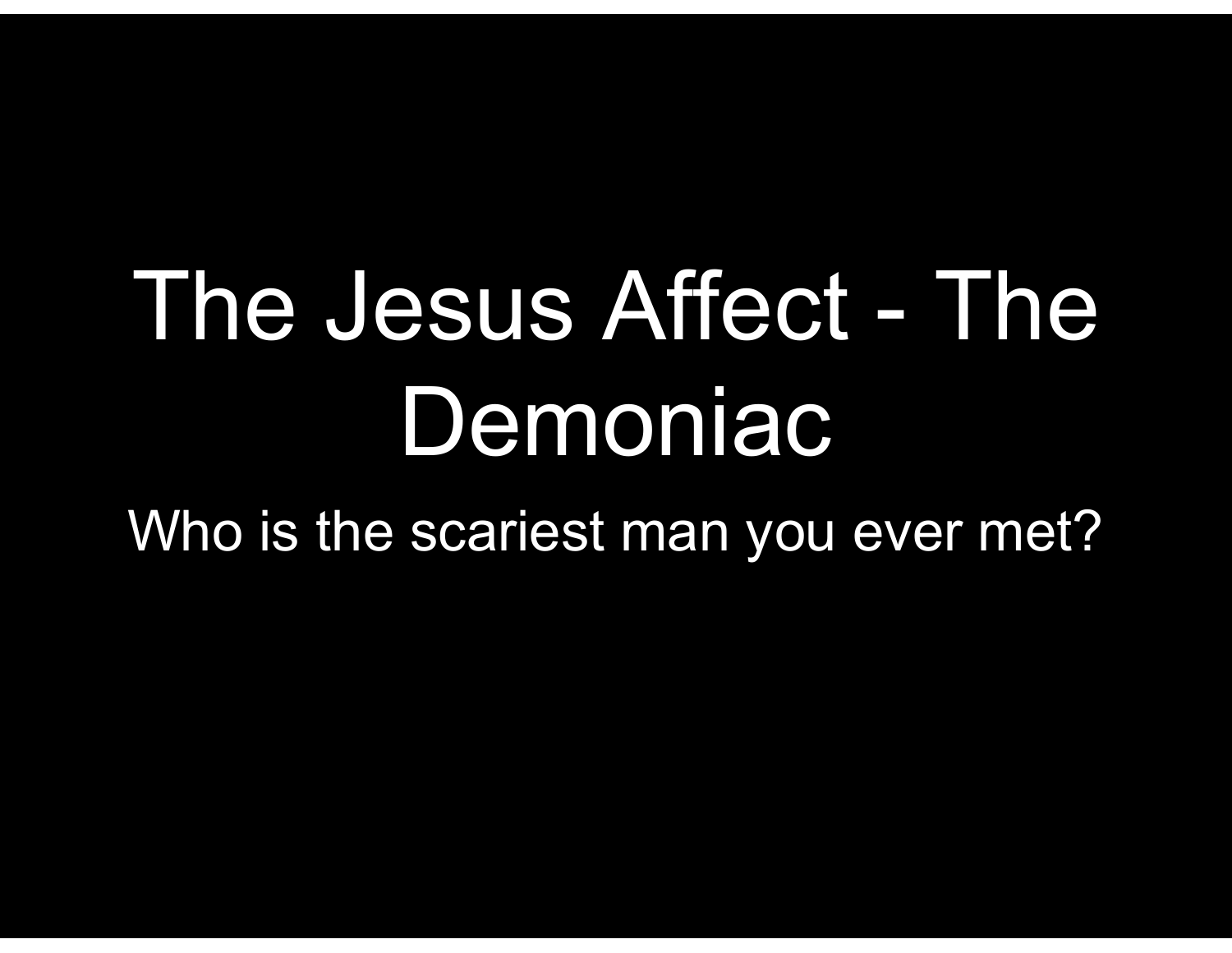Mark 5:1, 2 Then they came to the other side of the sea, to the region of the Gerasenes. As soon as He got out of the boat, a man with an unclean spirit came out of the tombs and met Him.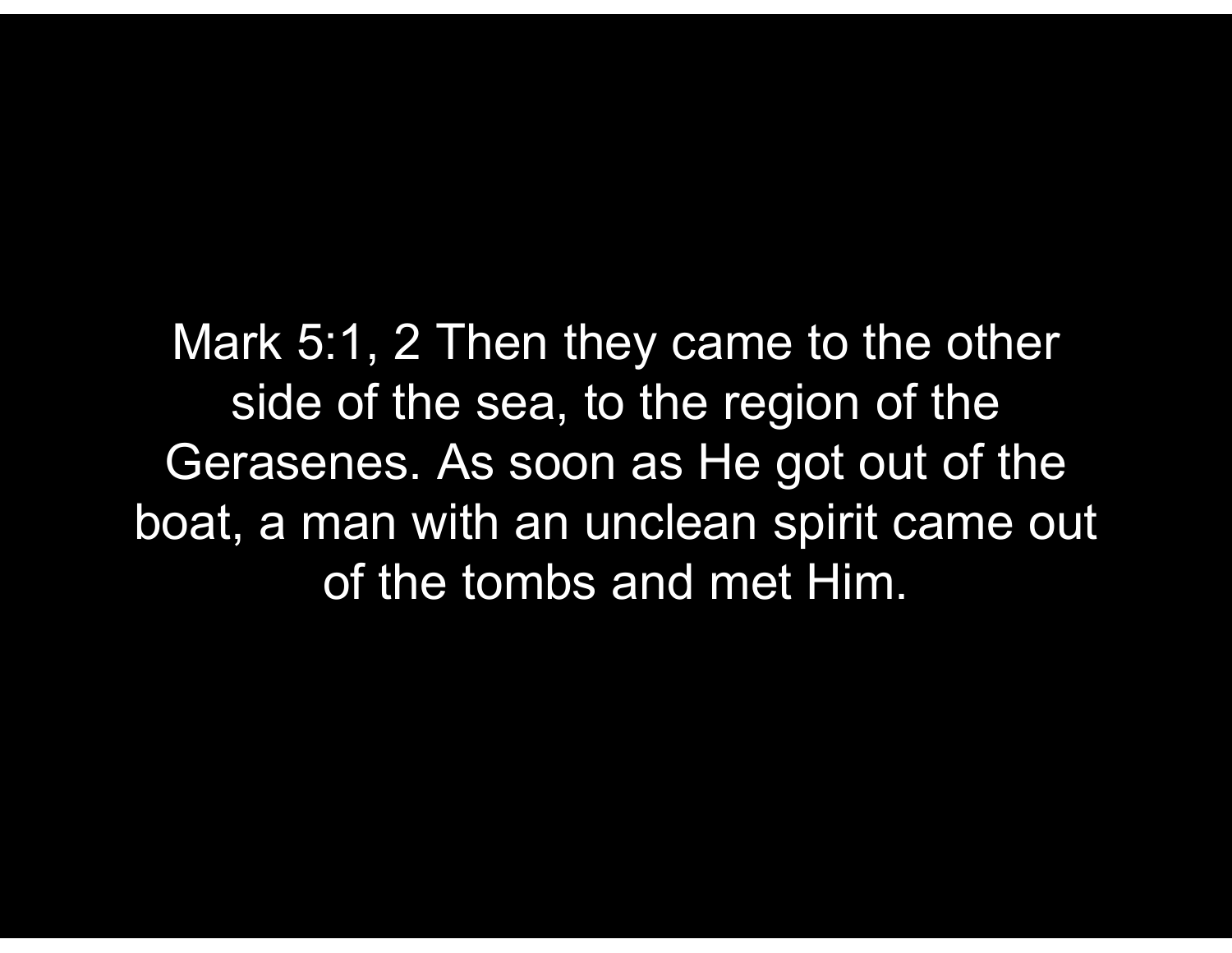Mark 5:3, 4 He lived in the tombs. No one was able Mark 5:3, 4 He lived in the tombs. No one was able<br>to restrain him anymore - even with chains - because<br>he often had been bound with shackles and chains,<br>but had snapped off the chains and smashed the he often had been bound with shackles and chains, but had snapped off the chains and smashed the shackles. No one was strong enough to subdue him.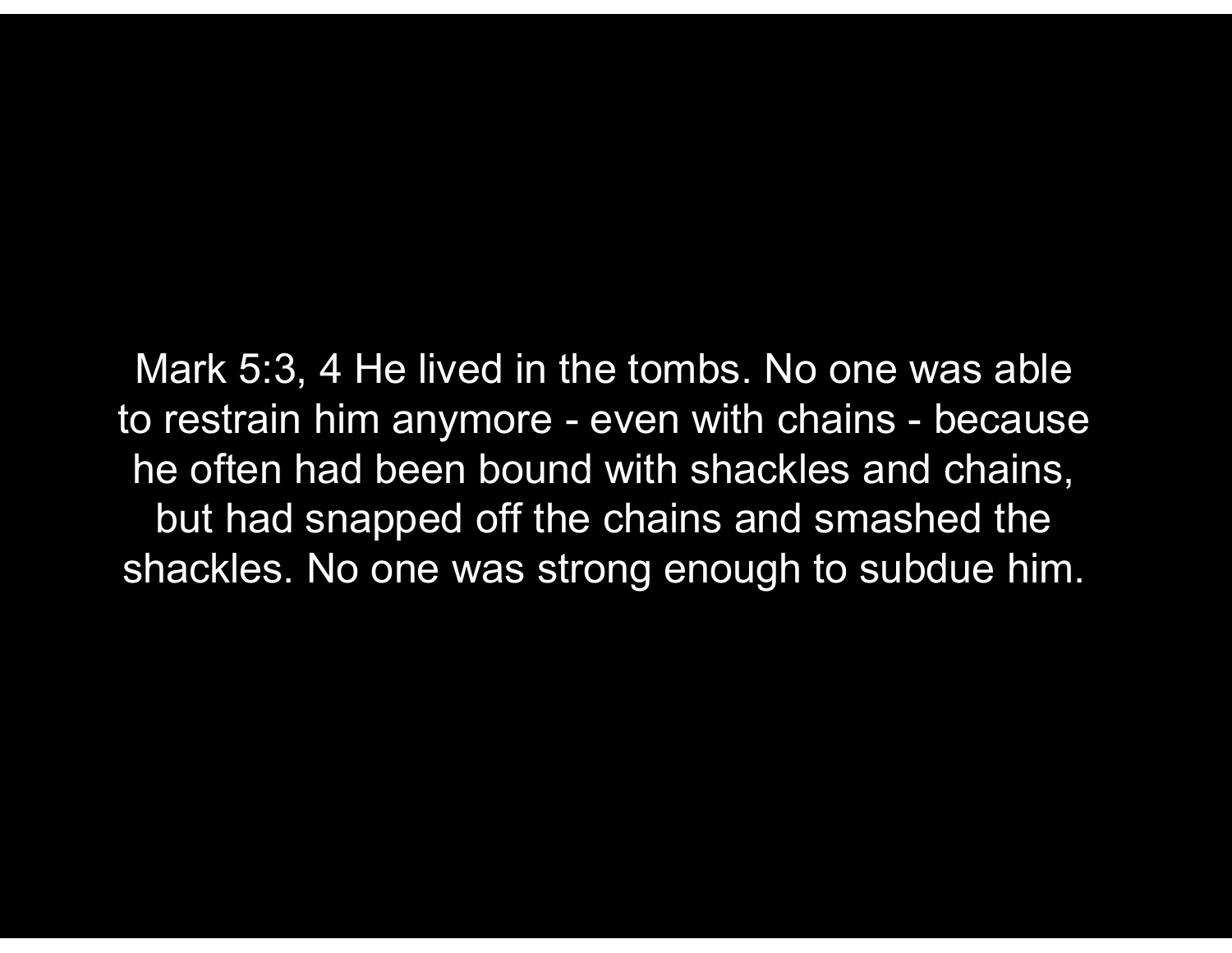Mark 5:5 And always, night and day, he was crying out among the tombs and in the mountains cutting himself with stones.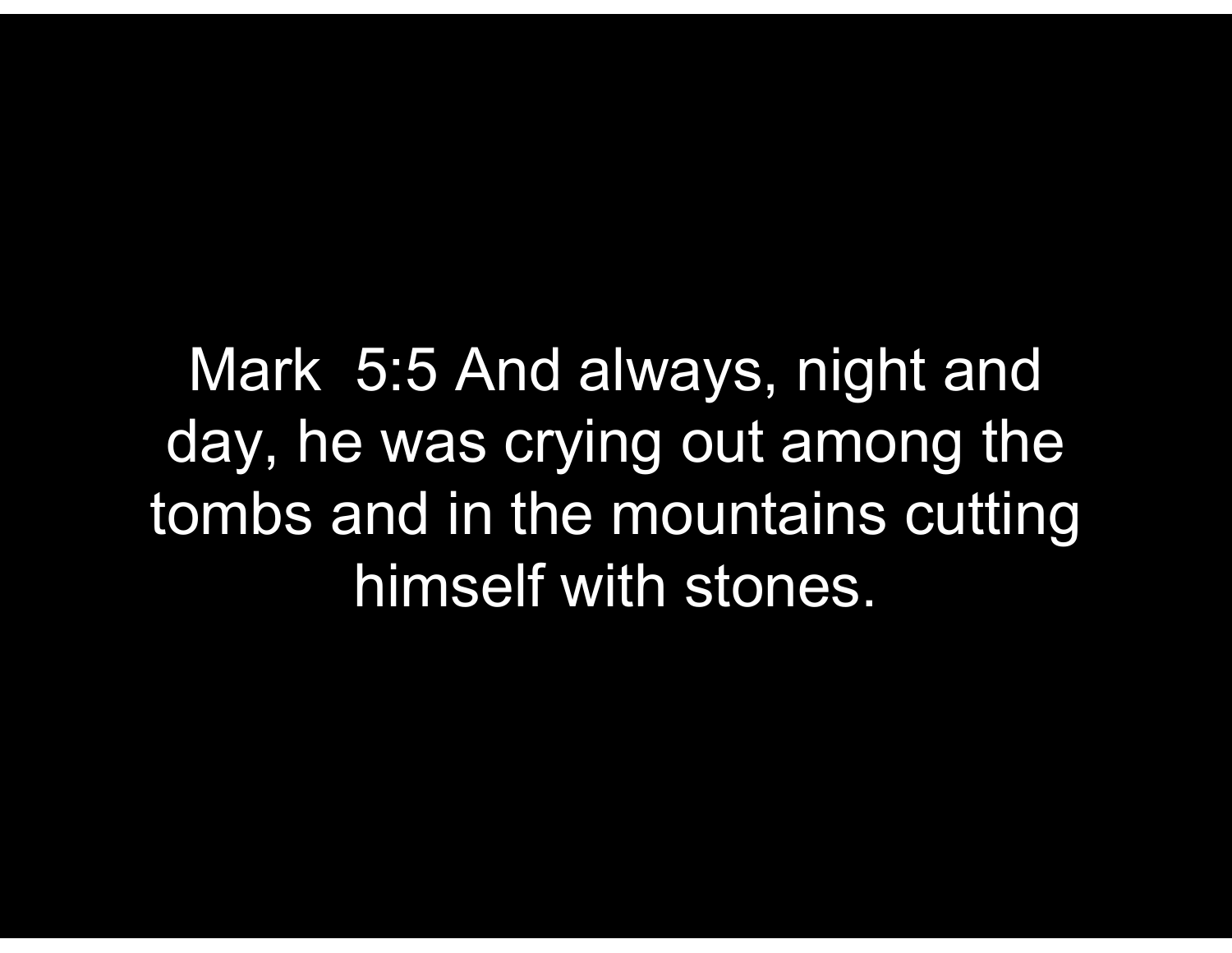Mark 5:6-10 When he saw Jesus from a distance, he ran and knelt down before Him. And he cried out with a loud voice, "What do You have to do with me, Jesus, Son of the Most High God? I beg You before God, don't torment me!" For He had told him, "Come out of the man, you unclean spirit!" "What is your name?" He asked him. "My name is Legion," he answered Him, "because we are many." And he kept begging Him not to send the out of the region.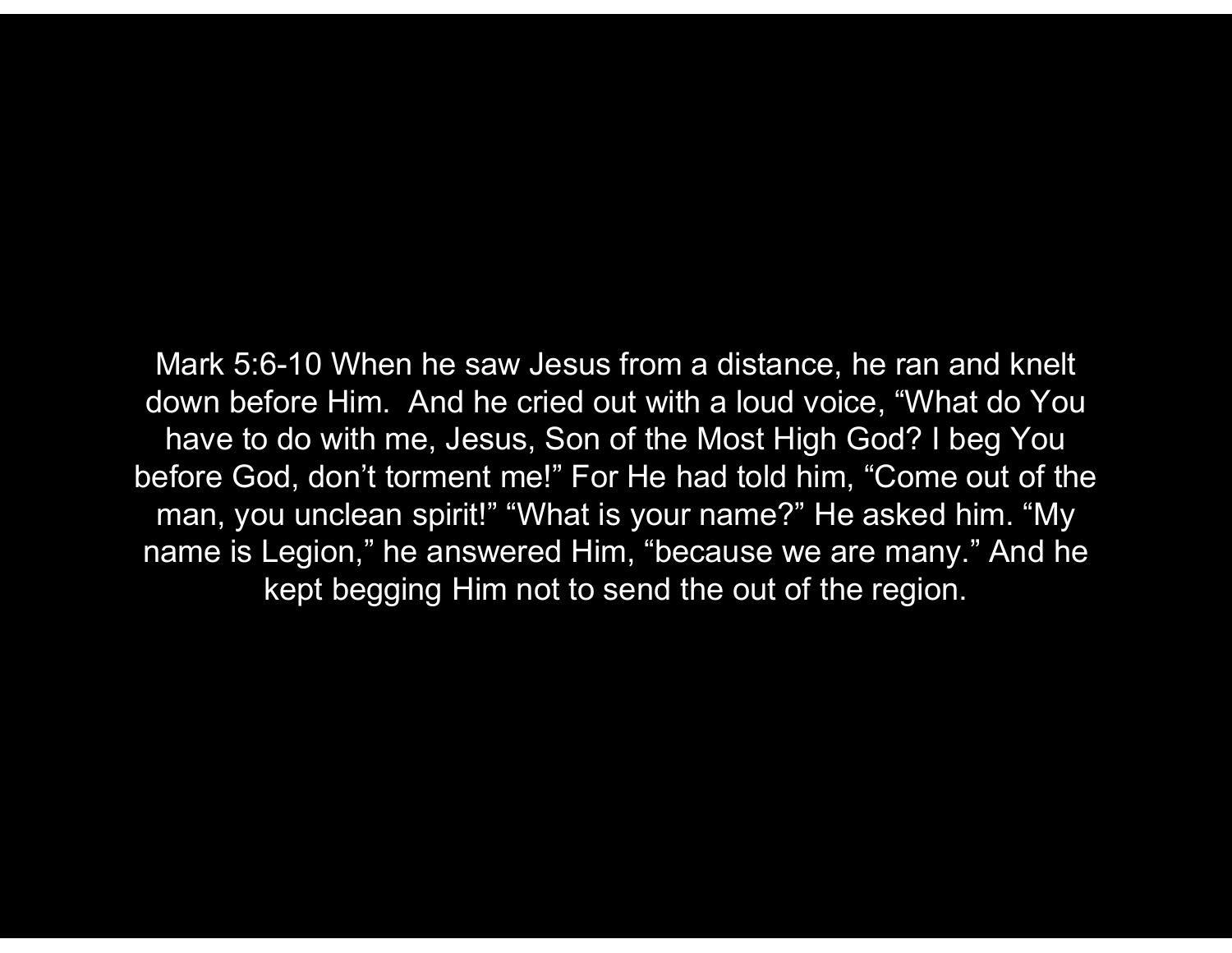Mark 5:11, 12 Now a large herd of pigs was there, feeding on the hillside. The demons begged Him, "Send us to the pigs, so we may enter them."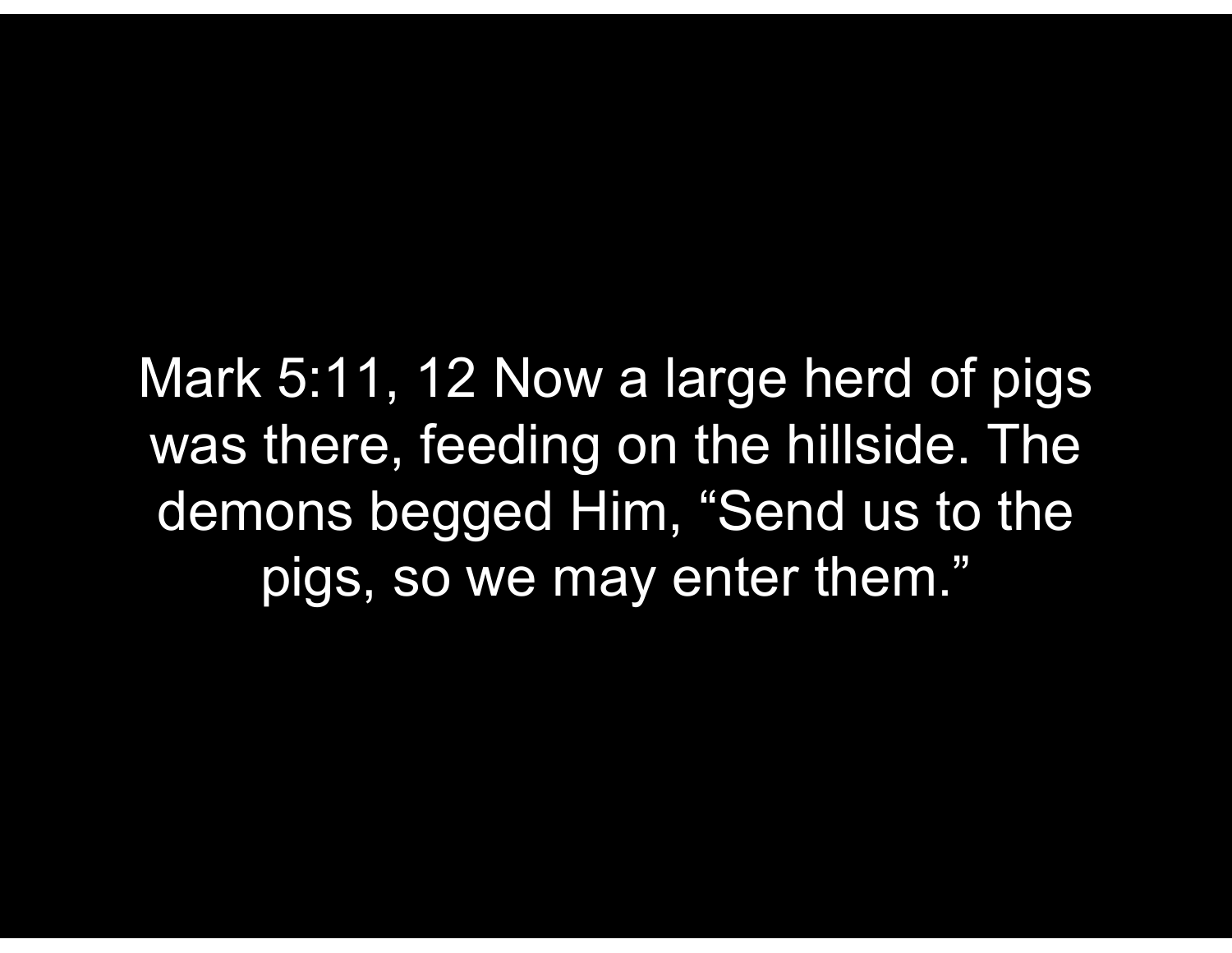Mark 5:13 And He gave them permission. Then the unclean spirits came out of the pigs, and the heard of about 2,000 rushed down the steep bank into the sea and drowned there.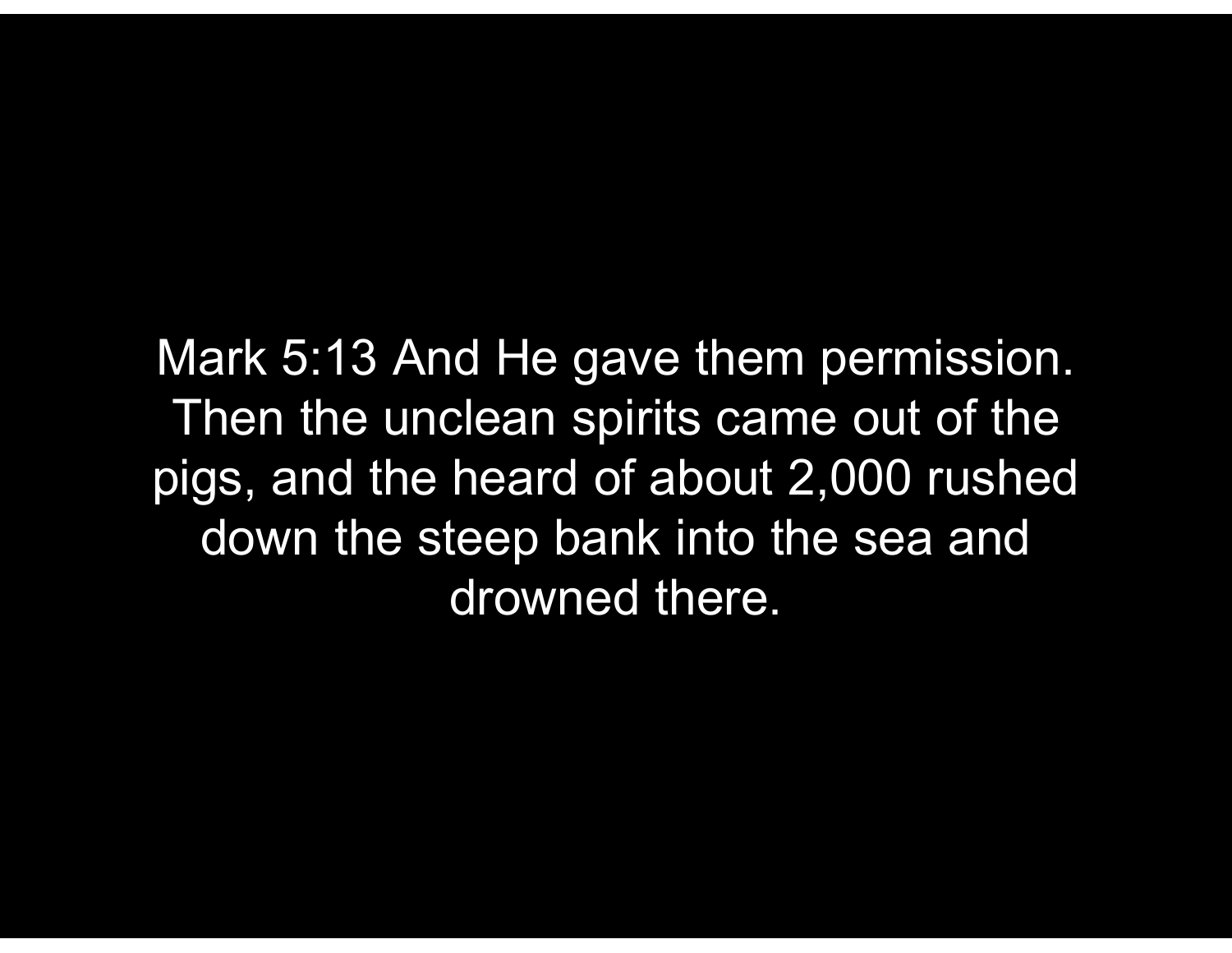Mark 5:14 The men who tended them ran off and reported it in the town and the countryside, and people went to see what had happened.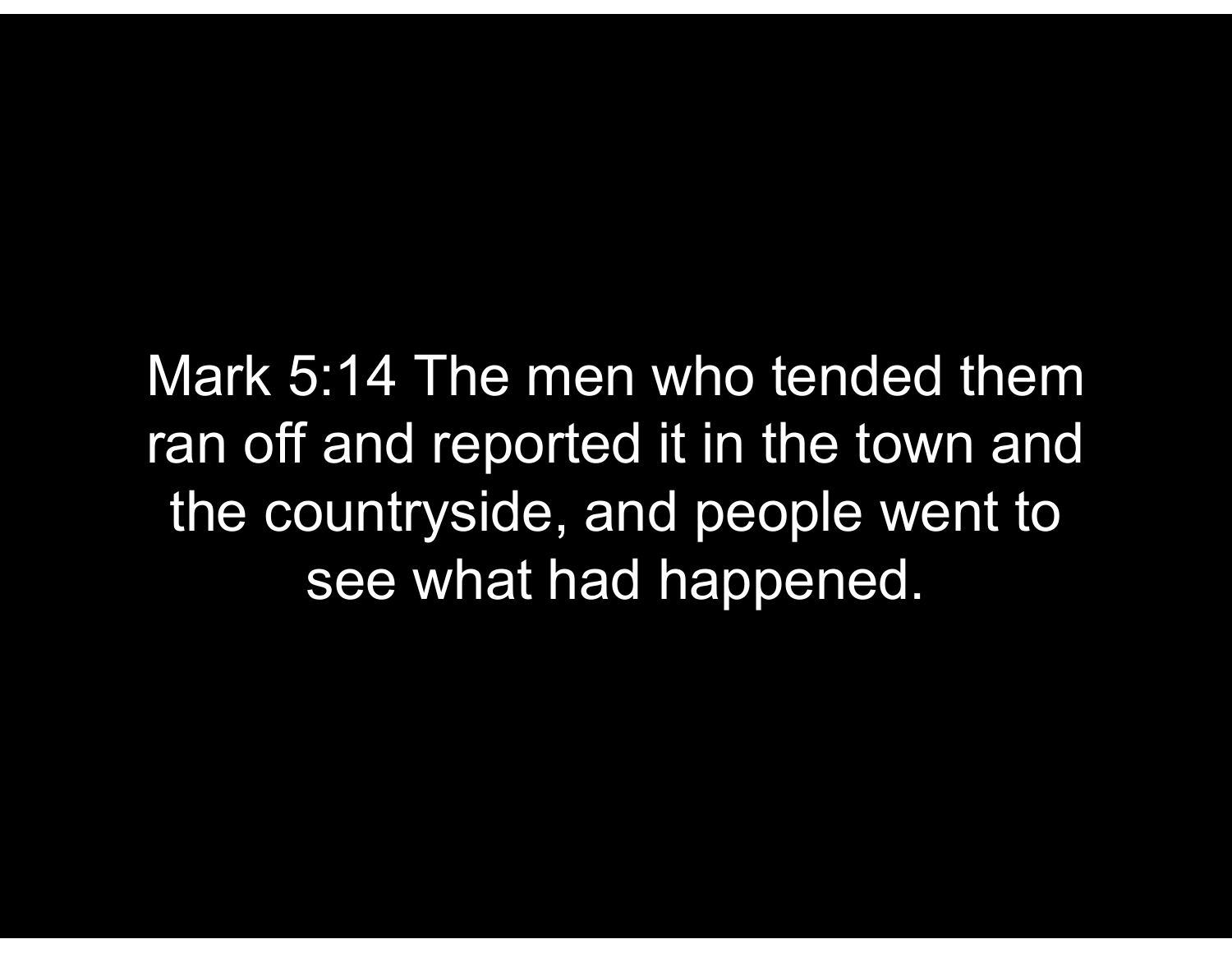Mark 5:15 They came to Jesus and saw the man who had been demon-possessed by the legion, sitting there, dressed and in his right mind; and they were afraid.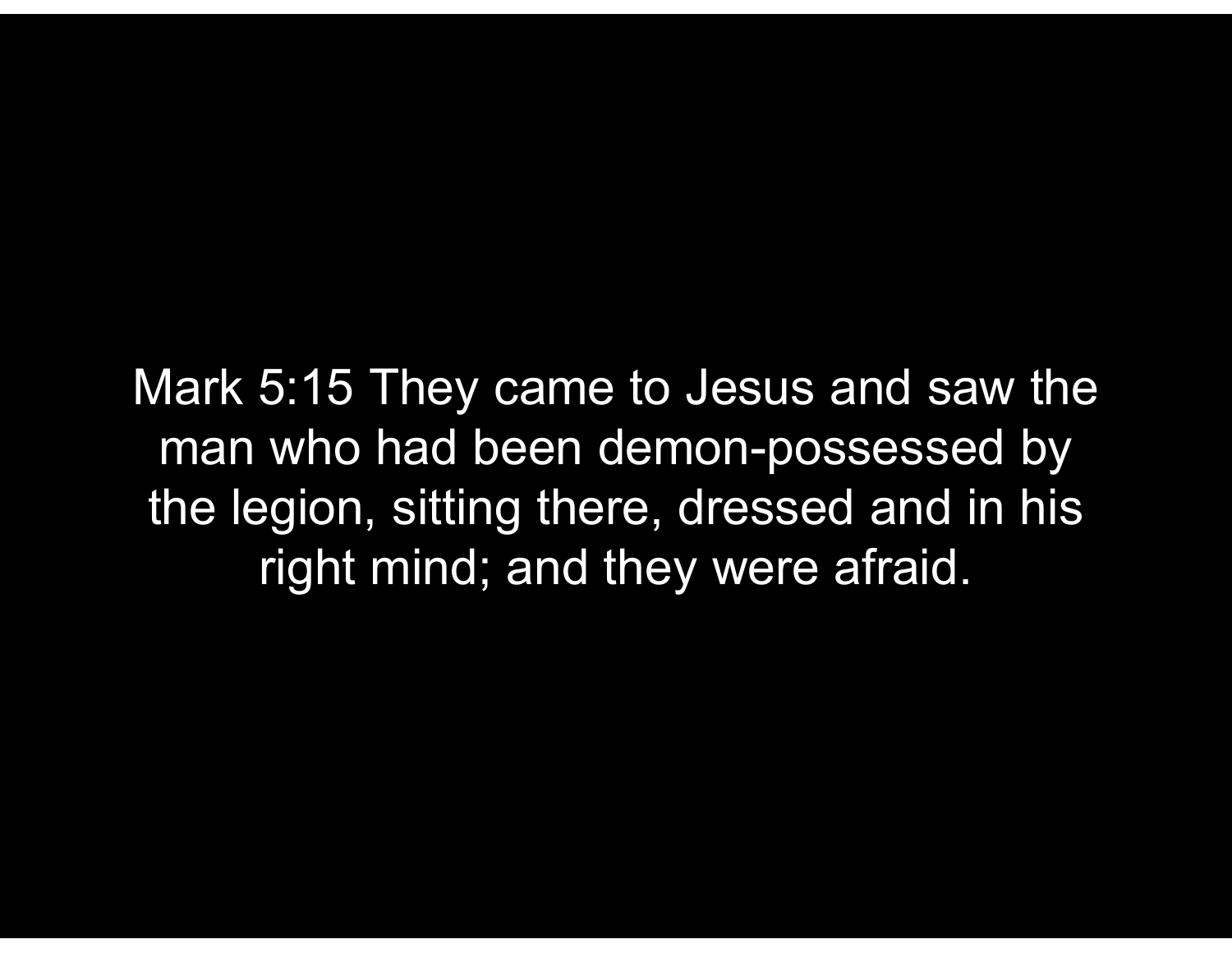Mark 5:16, 17 The eyewitnesses described to them what had happened to the demonpossessed man and told them about the pigs. Then they began to beg Him to leave their region.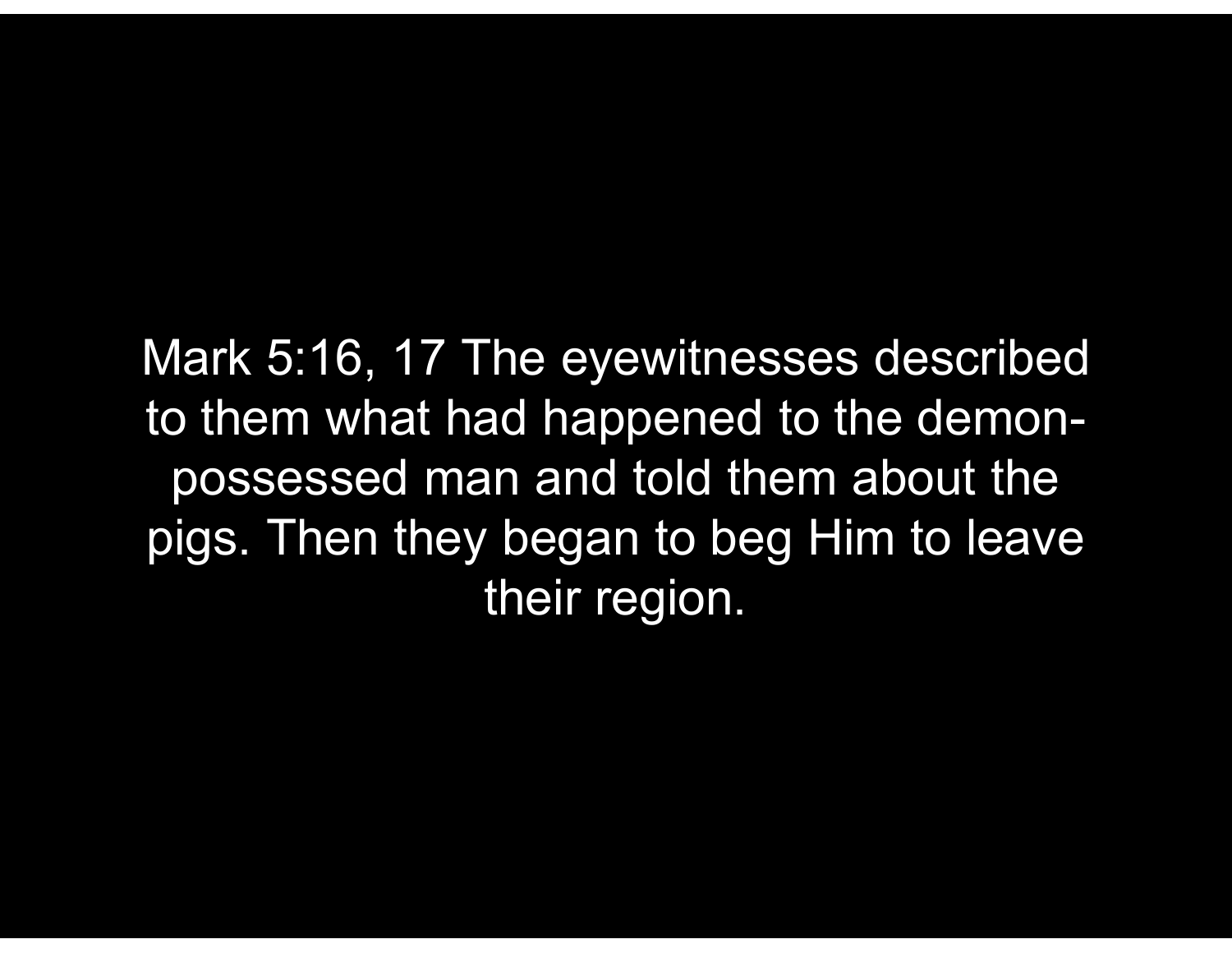Mark 5:18 As He was getting into the boat, the man who had been demon-possessed kept begging Him to be with Him.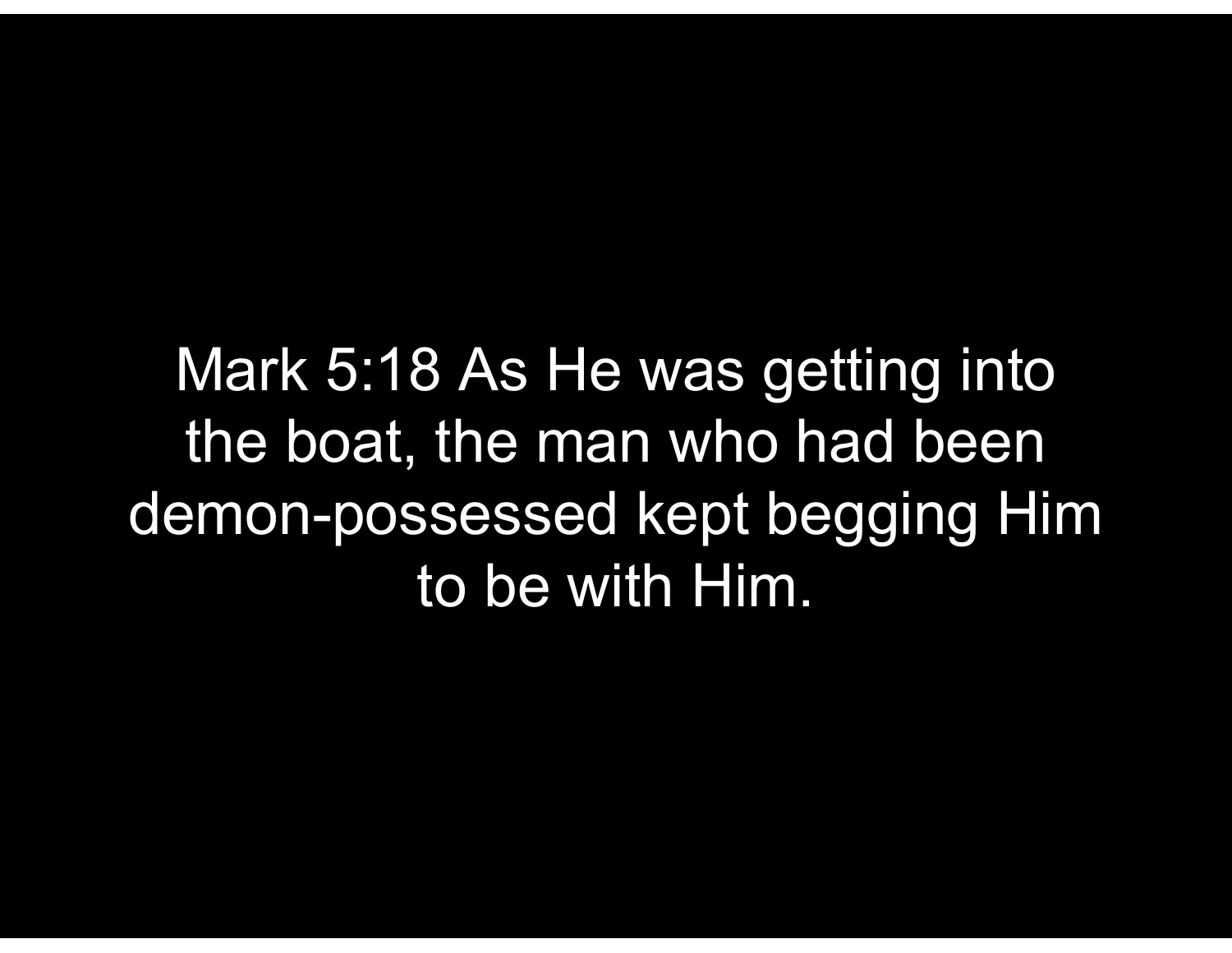Mark 5:19, 20 But He would not let him; instead, He told him, "Go back home to your own people, and report to them how much the Lord has done for you and how He has had mercy on you. " So he went out and began to proclaim in the Decapolis how much Jesus had done for him, and they were all amazed.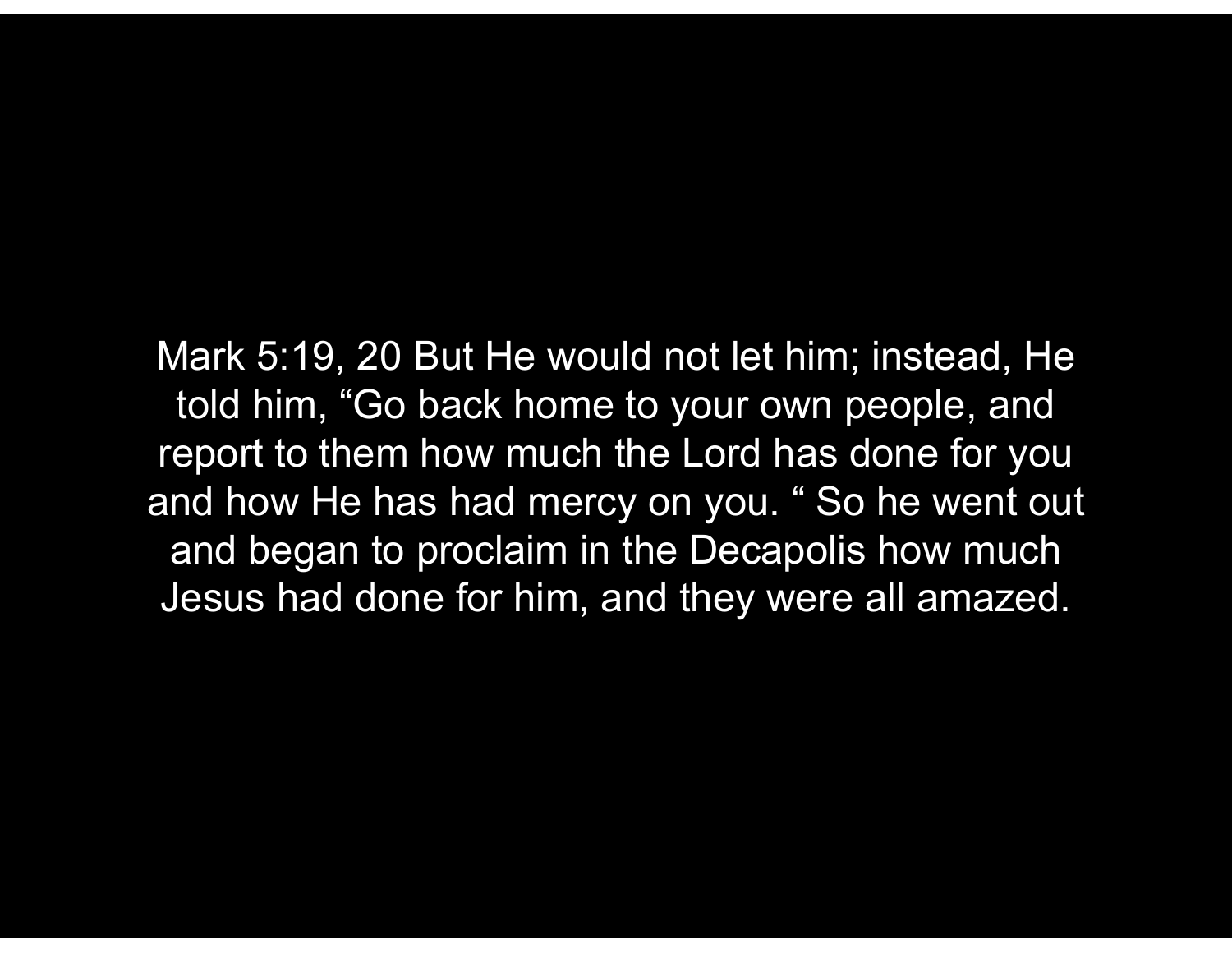## So what do we learn from the story?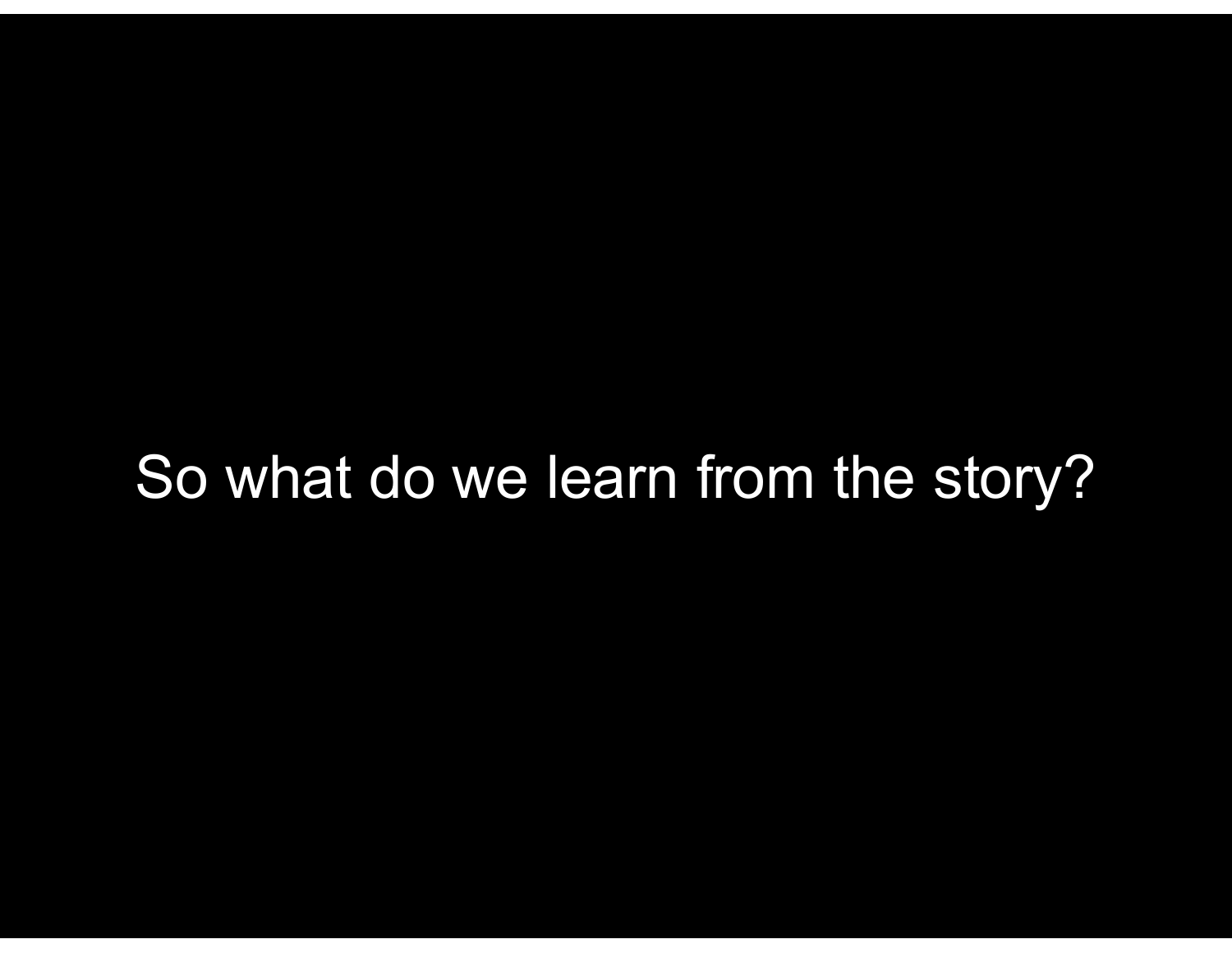I. Jesus love those who others despise, fear and flee from. He is the friend of hardened sinners.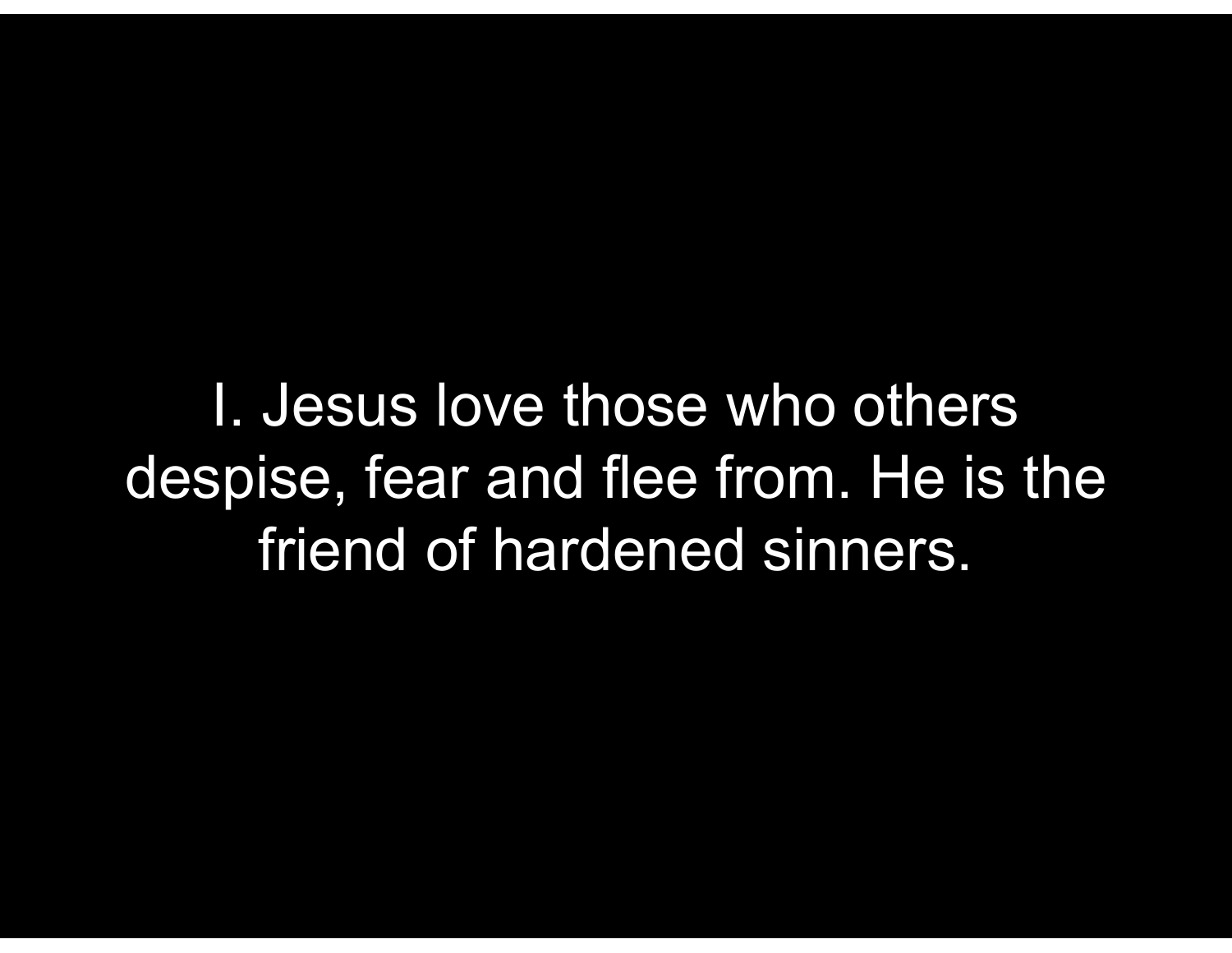## II. Jesus can change anyone!